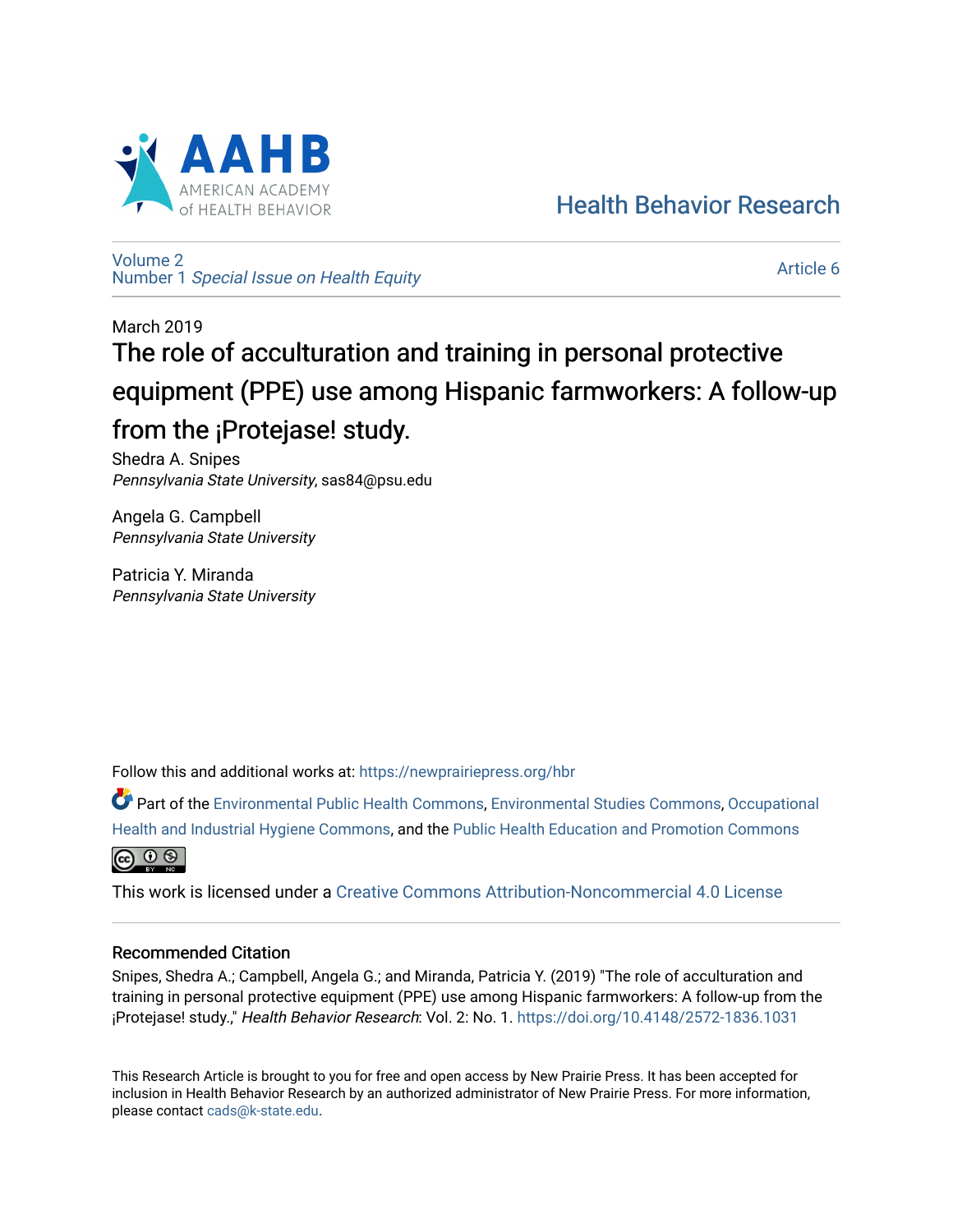# The role of acculturation and training in personal protective equipment (PPE) use among Hispanic farmworkers: A follow-up from the ¡Protejase! study.

# **Abstract**

Hispanic farmworkers are at disproportionate risk of pesticide exposure. Moreover, new immigrant, Spanish-speaking farmworkers are least likely to receive safety training and protection from pesticides in the form of personal protective equipment (PPE). Provision is known to increase PPE use among farmworkers, but it is unclear whether provision helps new immigrant Hispanic farmworkers. Thus, this study examined the extent to which provision increases Hispanic farmworkers' use of PPE. Additionally, we examined associations with English language acculturation since language barriers might influence training and use of PPE in a largely new immigrant, Spanish-speaking workforce. Farmworkers were provided three types of PPE (chemical-resistant gloves, safety glasses, and long-sleeved shirts) as part of the ¡Protejase! study. We assessed differences in the use of PPE that was provided by the ¡Protejase! study compared to PPE that farmworkers were not provided. We also measured workers' English language acculturation, training, and other work demographic variables. PPE use was measured at baseline and after 30 days, and analyzed using OLS regression. Use of study-provided PPE was significantly higher, but only among participants with low levels of English language acculturation ( $p \lt \frac{p}{p}$ .05). Thus, providing PPE increases its use among farmworkers with low levels of English language acculturation.

# Keywords

Personal Protective Equipment (PPE), Hispanic, Farmworkers

# Acknowledgements/Disclaimers/Disclosures

Acknowledgements: The authors are indebted to the farmworkers who participated in this study. We also acknowledge the significant assistance of key staff persons and executive officers at the Teaching and Mentoring Communities Migrant and Seasonal Head Start Center. We especially thank Monica Gonzales for her help recruiting participants. Funding: This publication was supported, in part, by Grant Nos. UL1 TR000127 and KL2 TR000126 from the National Center for Advancing Translational Sciences (NCATS), and the Penn State Social Science Research (SSRI).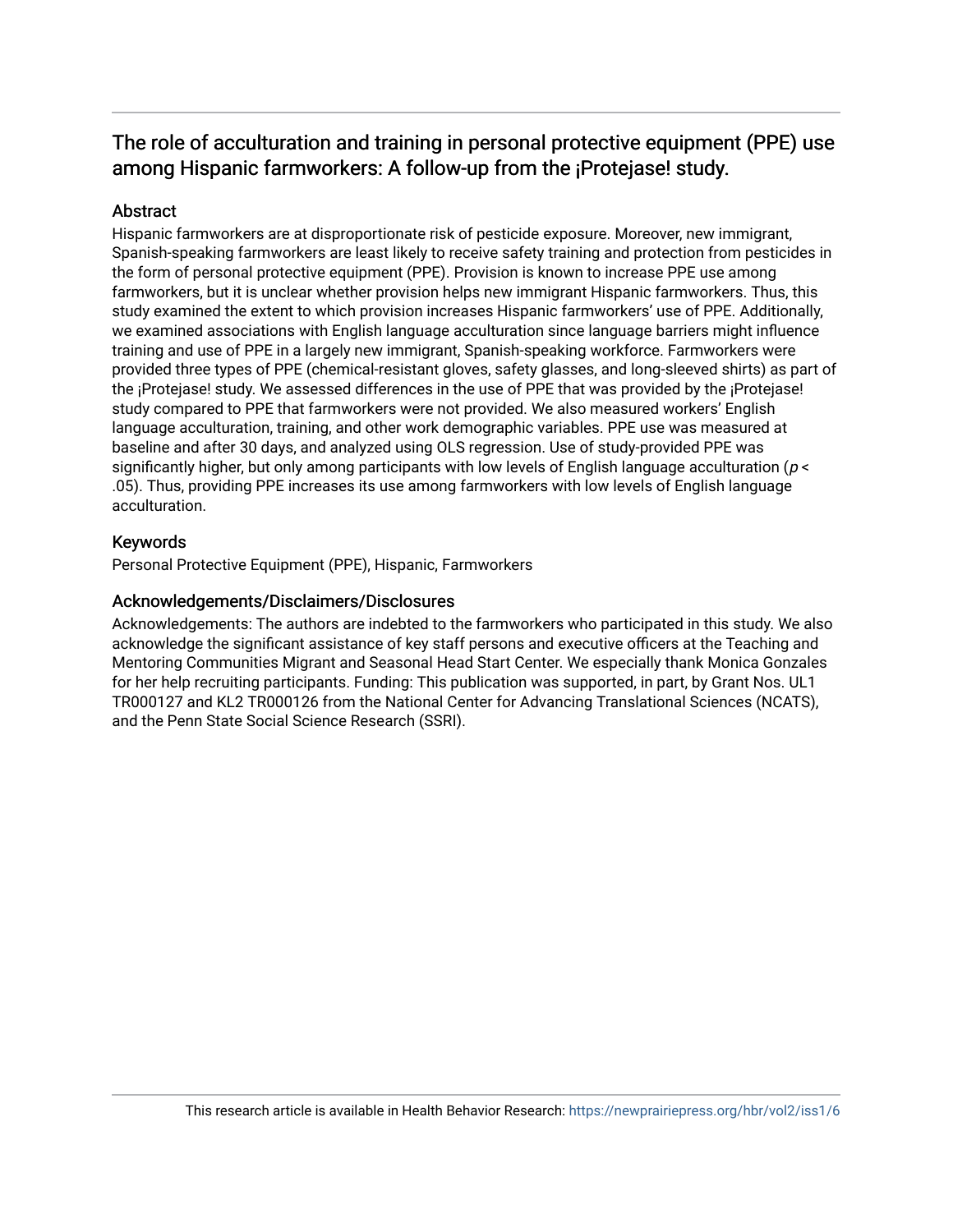# **The Role of Acculturation and Training in Personal Protective Equipment (PPE) Use among Hispanic Farmworkers: A Follow-up from the ¡Protejase! Study**

# **Shedra A. Snipes, PhD\* Angela G. Campbell, MPH Patricia Y. Miranda, PhD, MPH**

#### **Abstract**

Hispanic farmworkers are at disproportionate risk of pesticide exposure. Moreover, new immigrant, Spanish-speaking farmworkers are least likely to receive safety training and protection from pesticides in the form of personal protective equipment (PPE). Provision is known to increase PPE use among farmworkers, but it is unclear whether provision helps new immigrant Hispanic farmworkers. Thus, this study examined the extent to which provision increases Hispanic farmworkers' use of PPE. Additionally, we examined associations with English language acculturation since language barriers might influence training and use of PPE in a largely new immigrant, Spanish-speaking workforce. Farmworkers were provided three types of PPE (chemical-resistant gloves, safety glasses, and long-sleeved shirts) as part of the ¡Protejase! study. We assessed differences in the use of PPE that was provided by the ¡Protejase! study compared to PPE that farmworkers were not provided. We also measured workers' English language acculturation, training, and other work demographic variables. PPE use was measured at baseline and after 30 days, and analyzed using OLS regression. Use of study-provided PPE was significantly higher, but only among participants with low levels of English language acculturation ( $p < .05$ ). Thus, providing PPE increases its use among farmworkers with low levels of English language acculturation.

# \*Corresponding author can be reached at: [sas84@psu.edu](mailto:sas84@psu.edu)

Unmitigated pesticide exposures can have significantly negative effects on the health of farmworkers. The consequences of pesticide exposures can include dizziness, headache, uncontrolled sneezing, vomiting, and/or diarrhea, and can extend to chronically raised blood pressure [\(Saw, Shumway, & Ruckart, 2011;](#page-13-0) [Villarejo et al., 2010\)](#page-14-0). Over the long-term, occupational exposures to pesticides are associated with increased risk of diabetes [\(Montgomery,](#page-13-1)  [Kamel, Saldana, Alavanja, & Sandler, 2008;](#page-13-1) [Paul et al., 2018;](#page-13-2) [Starling et al., 2014\)](#page-14-1), Parkinson's disease (Lesmes[-Fabian, 2015;](#page-12-0) Furlong et al., 2015), respiratory illness [\(Hoppin, Long et al.,](#page-12-1)  [2012;](#page-12-1) [Hoppin, Umbach et al., 2014;](#page-12-2) [Hoppin, Valcin et al., 2007\)](#page-12-3), and several forms of cancer (Alavanja & Bonner, 2012; Alavanja, Hoppin, & Kamel, 2004).

Importantly, adverse health effects associated with such exposures for farmworkers can be mitigated through several pesticide protective behaviors, as well as compliance with federal prevention-based policies set forth by the EPA's Worker Protection Standard (WPS). The Standard is aimed toward harm reduction among the nearly 2 million farmworkers who are exposed to pesticides each year, and among the 300,000 of those cases which require hospitalization [\(United States Environmental Protection Agency, 2015\)](#page-14-2). It has five primary components: 1) all farmworkers must undergo basic training about pesticide risks, and about general pesticide safety; 2) farmworkers must be notified about pesticide-treated areas, 3)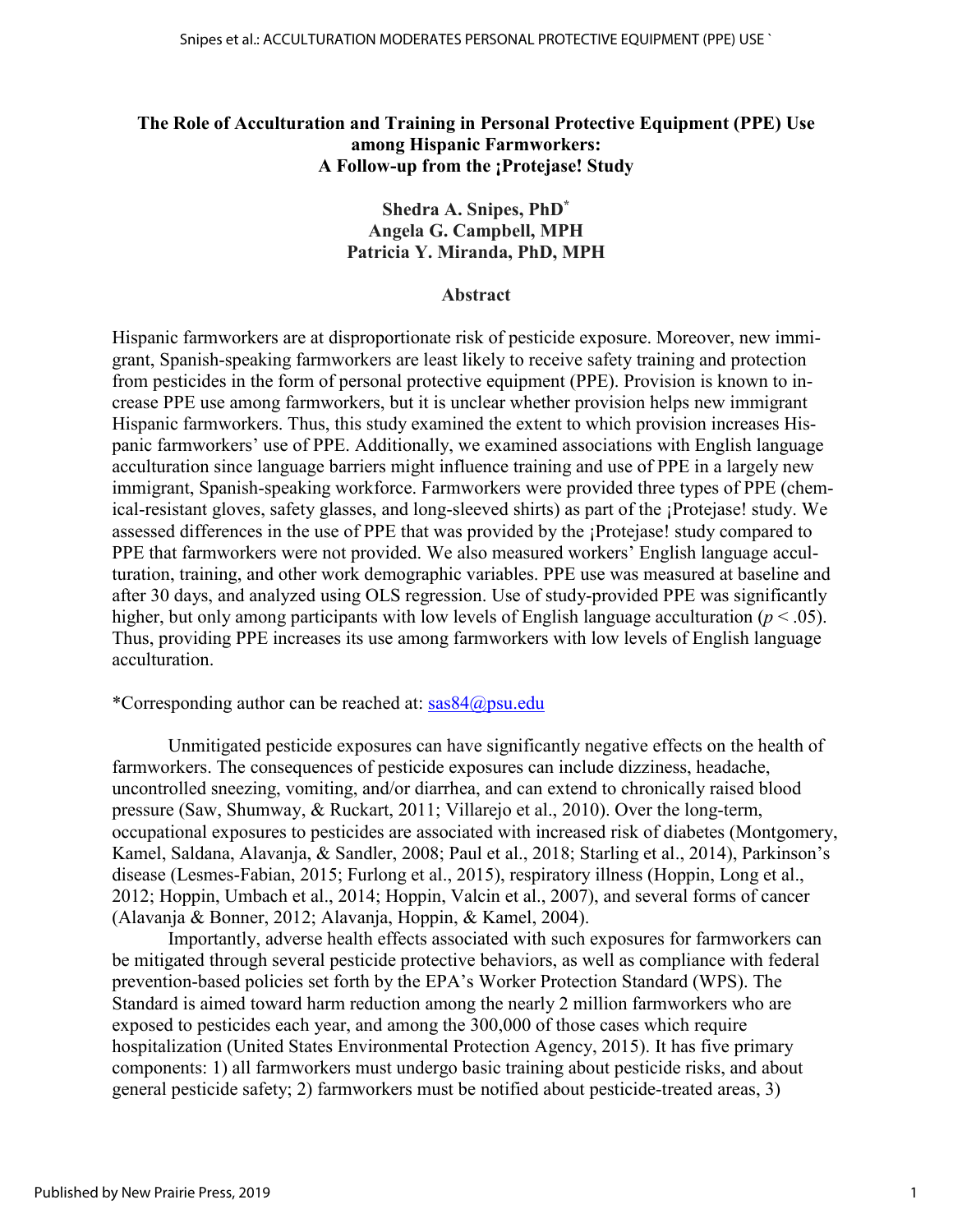employees must adhere to pesticide label-specified waiting periods before entering areas treated with pesticides; 4) farmworkers may only enter areas before the specified waiting period in exceptional circumstances, and employers must provide special protections for such workers regarding training, instructions, decontamination supplies, and personal protective equipment (PPE); and 5) all persons who come in direct contact with pesticides (mix, load, apply) must be supplied PPE in order to provide barrier protection between pesticides and the body [\(United](#page-14-2)  [States Environmental Protection Agency, 2015\)](#page-14-2).

Even though the EPA-based policies are in place, farmworkers who prepare and harvest crops may come into contact with pesticide residues during regular crop maintenance. Farmworkers may also come into unintentional but regular contact with pesticides through drift of aerosol pesticides from nearby fields [\(Coronado et al., 2011;](#page-11-0) [Damalas & Eleftherohorinos,](#page-11-1)  [2011;](#page-11-1) [Villarejo & McCurdy, 2008\)](#page-14-3). Mitigation of the latter forms of exposure may be achieved through the use of decontamination sites where farmworkers can clean affected areas with soap and water, or through wearing baseline pesticide protective equipment to minimize skin contact with residue at work (such as long-sleeved shirts, long pants, and work boots) [\(Fenske, Lu,](#page-11-2)  [Negrete, & Galvin, 2013;](#page-11-2) [Strong, Thompson, Koepsell, & Meischke, 2008\)](#page-14-4). In fact, much research demonstrates that by employing the use of a combination of long sleeves, long pants, shoes, and a hat as baseline pesticide protective equipment use, harvesters and maintenance workers are able to significantly reduce their exposures to pesticides [\(Hernandez-Valero, Bondy,](#page-12-4)  [Spitz, & Zahm, 2001;](#page-12-4) [Quandt et al., 2006;](#page-13-3) [Salvatore et al., 2008\)](#page-13-4). Additionally, individual pesticide protective behaviors such as the use of gloves, wearing long sleeves, and wearing boots have been found to be effective in decreasing pesticide exposures [\(Furlong et al., 2015;](#page-12-5) [Salvatore](#page-13-4) [et al., 2008\)](#page-13-4). Thus, evidence shows that wearing baseline PPE such as long pants, a long-sleeved shirt, safety glasses, and gloves significantly reduces dermal route pesticide exposure among harvest and crop workers alike (Salvatore [et al., 2008;](#page-13-4) [Salvatore et al., 2009\)](#page-13-5). Therefore, while we recognize that PPI provision is only required among farmworkers who reenter a field within the hazard interval, or those who mix, load, and apply pesticides, growing evidence suggests that the use of baseline PPE among harvesters and maintenance workers significantly reduces their exposure to pesticides (Hernandez-Valero et al., 2001; Quandt et al., 2006; Salvatore et al., 2008).

Epidemiologic and observational studies, however, have not provided a clear picture of the reasons farmworkers may or may not engage in protective behaviors, including PPE use [\(Levesque, Arif, & Shen, 2012;](#page-12-0) [Walton et al., 2016\)](#page-14-5). Although self-protective worksite behaviors like the use of PPE are a well-accepted way to decrease exposure [\(Bradman et al., 2009;](#page-11-3) [Fenske,](#page-11-4)  [Blacker, Hamburger, & Simon, 1990;](#page-11-4) [Salvatore et al., 2009\)](#page-13-5), many farmworkers report that it is difficult and impractical to use [\(Snipes et al., 2009\)](#page-13-6), believe that wearing PPE is uncomfortable or hot [\(Quiller et al., 2017\)](#page-13-7), and argue that using protective equipment slows the productivity of work [\(Arcury, Quandt, Cravey, Elmore, & Russell, 2001;](#page-11-5) [Quandt, Elmore, Arcury, & Norton,](#page-13-8)  [2001;](#page-13-8) [Snipes, Thompson et al., 2009;](#page-13-6) [Strong et al., 2008\)](#page-14-4). For example, Quandt, et al. (2001) reported that almost half of 197 farmworkers did not wear safety glasses because they prevent workers from distinguishing among leaf color of plants during harvest, and that not being able to do so could result in lower production among farmworkers who are paid by yield.

The degree of success of PPE as a solution for pesticide safety may also depend on the provision of such equipment, as evidence suggests that farmworkers rarely use PPE unless it is provided. Furthermore, using data from a sample of Hispanic workers, Strong et al. (2008) showed that even when employers were legally required to provide PPE, only 41.8% of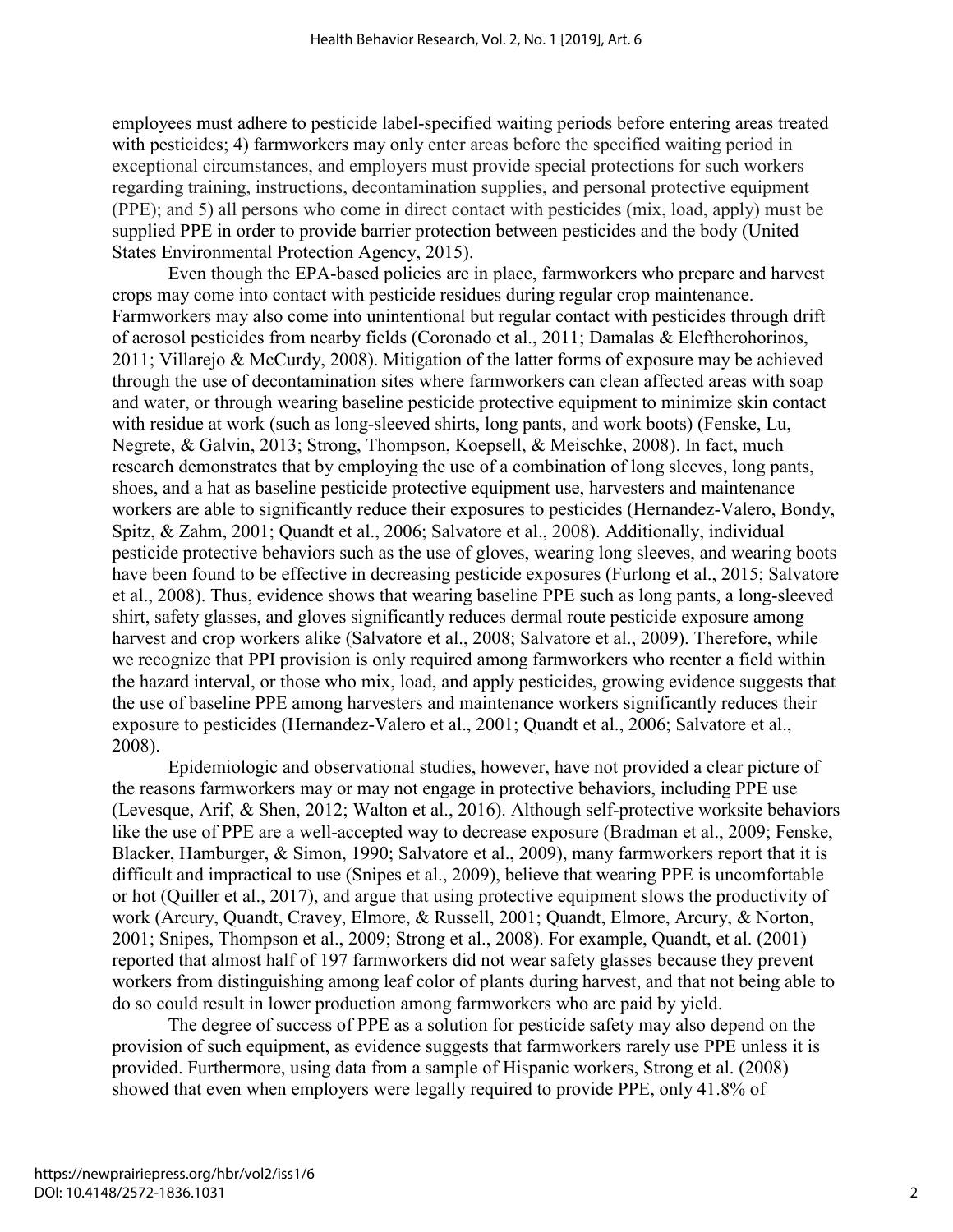farmworkers were provided with it (Strong et al., 2008). Moreover, ethnic disparities exist. Strong et al. reported that just 36.8% of Hispanic workers are provided with PPE when required, compared to 83.3% of non-Hispanic white workers (Strong et al., 2008).

Workplace training is equally important. Individuals who understand workplace training content are more likely to use protection [\(Arcury, Marín, Snively, Hernández-Pelletier, &](#page-11-6)  [Quandt, 2009;](#page-11-6) Strong et al., 2008, Strong, Thompson, Koepsell, Meischke, & Coronado, 2009). The use of PPE is also associated with the language in which workplace training is offered. However, because the majority of farmworkers are immigrants [\(Carroll, Samardick, Bernard,](#page-11-7)  [Gabbard, & Hernandez, 2005\)](#page-11-7) their levels of language acculturation may also determine the degree to which workplace training is understood. Thus, this paper draws on the theoretical framework of acculturation, defined as a process of socio-behavioral and linguistic changes that result from interactions between immigrant and host cultures over time [\(Marin, Sabogal, Marin,](#page-12-6)  [Otero-Sabogal, & Perez-Stable, 1987\)](#page-12-6). We believe that acculturation may be an important focal area in understanding the lack of PPE us, inadequacy of training, language in which workplace training is offered, and length of agricultural work among immigrant and immigrant-descendant workers. Our questions draw on the work of Farquhar and colleagues (2008), who suggested that new immigrant farmworkers are least likely to ask for PPE due to fears of retribution, language barriers, or both [\(Farquhar, Shadbeh, Samples, Ventura, & Goff, 2008\)](#page-11-8). Language is another important factor, as Hispanic workers are less likely to be provided with PPE when they communicate in Spanish (Strong et al., 2008). Moreover, employers often have limited ability to train Spanish-speaking workers in the use of PPE because training programs typically are administered in English.

Moreover, there is little scholarly guidance on acculturation as an influence on farmworkers' use of PPE. Provision of PPE may remove barriers for employers who lack Spanish language skills and thus have limited ability to communicate with their Spanishspeaking staff, as well as protect a broader set of workers than are protected under current policies. Thus, the objective of this paper was to examine the relationship between the provision of PPE to farmworkers and PPE use, and whether the level of English language acculturation moderates this relationship. We suggest that language acculturation is an important factor affecting PPE use among Spanish-speaking immigrant farmworkers. Specifically, we hypothesized that farmworkers with low levels of language acculturation benefit most from PPE provision.

#### **Methods**

We provided participants with three PPE items (i.e., gloves, long-sleeved shirts, and safety glasses) that had been user-tested for functionality and comfort in a previous study as part of the ¡Protejase! study [\(Snipes et al., 2016\)](#page-13-9). To model an environment in which PPE is recommended but not provided (i.e., workers must provide PPE themselves), we did not provide long pants, boots, and head coverings. We assessed items using a face-to-face administered survey. Measures compared total use of study-provided PPE (gloves, shirts, and glasses) and participant-provided PPE (pants, boots, and head coverings) at baseline and after 30 days. More information on PPE from the ¡Protejase! study can be found elsewhere [\(Snipes, Smyth, Murphy,](#page-13-10)  [Miranda, & Ishino, 2015\)](#page-13-10).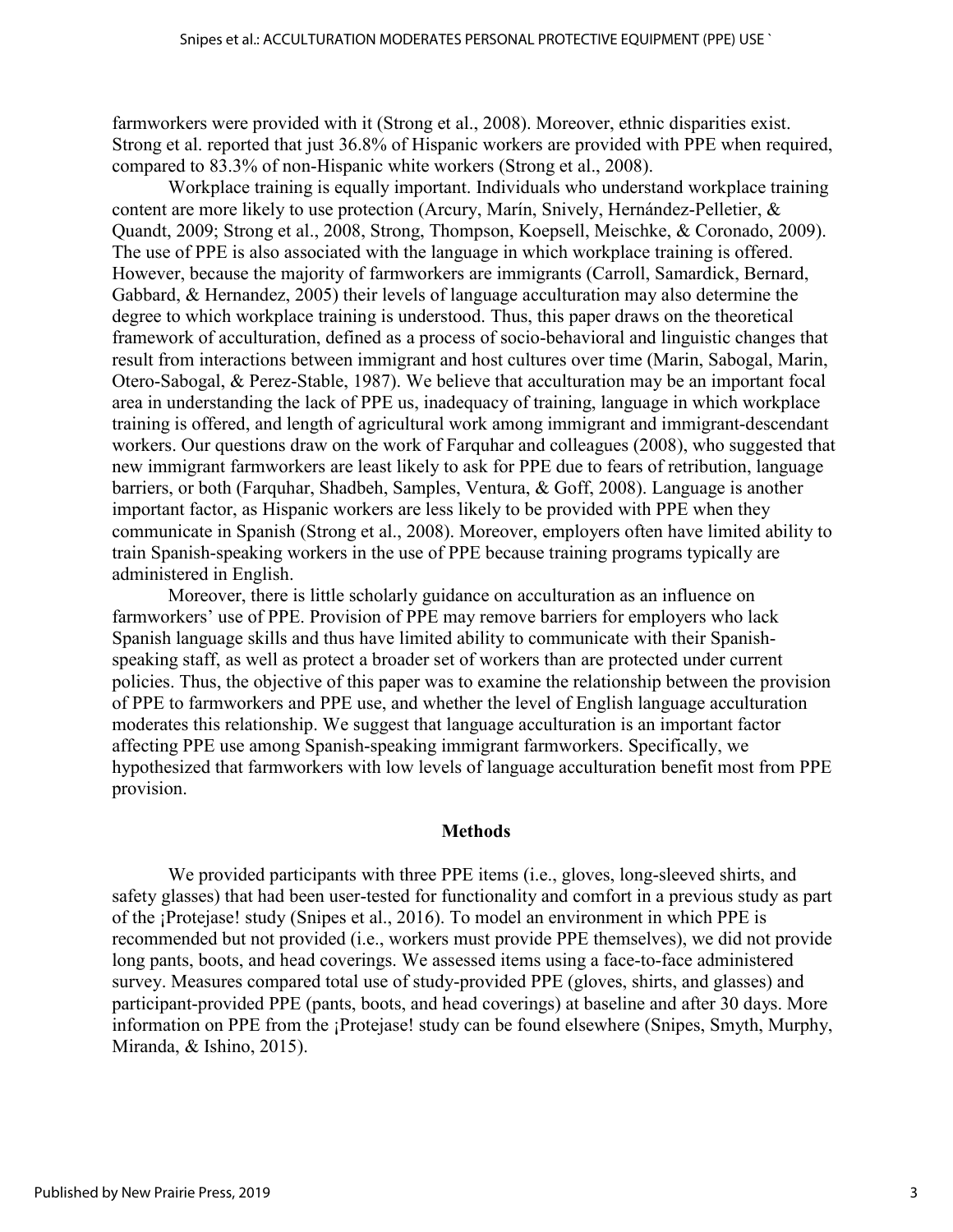#### **Recruitment and Human Subjects Protection**

We recruited participants at four community meetings of the Texas Migrant Council, an organization which sponsors the South Texas Migrant and Seasonal Farmworker Head Start along the Texas-Mexico border. The organization also has a 10-year research relationship with the principal investigator. At each meeting, study personnel explained the study's purpose and eligibility requirements (i.e., currently engaged in agricultural fieldwork and at least 18 years old). Individuals who expressed interest and met the inclusion criteria provided their names and phone numbers to be enrolled in the study.

Participation in the study was free and voluntary, with the right to stop participating at any time. The study protocol and procedures were approved by the Human Subjects Review Board at Penn State University (No. 00041419). We obtained written informed consent in Spanish or English, depending on each participant's preference. We gave each enrolled participant a \$15 Walmart gift card at the end of the study and participants were allowed to keep the PPE after the study concluded. We obtained human subject approvals prior to study initiation.

#### **Measures**

**PPE use***.* We measured PPE use using a 5-point scale for gloves, safety glasses, longsleeved shirts, long pants, boots, and head coverings/hats. For example, to measure glove use, we asked ''How often do you wear gloves?'', with five possible response options: (1) never; (2) 1 day per week; (3) 2 to 3 days per week; (4) 4 to 5 days per week; and (5) always. We based survey items largely on measures recommended by Quandt et al. (2006). Study participants answered the same questions at baseline and after 30 days.

To understand the role of PPE provision, we measured two categories of PPE use: 1) study-provided PPE use (gloves, glasses and shirts); and 2) farmworker-owned PPE use (pants, boots, and headwear). To measure study-provided PPE use, we combined and averaged the scores for gloves, safety glasses, and long-sleeved shirts. To measure farmworker-owned PPE use, we combined and averaged the scores for pants, boots, and head coverings. We compared combined scores of study-provided PPE to farmworker-owned PPE over 30 days.

**Language acculturation***.* The main independent variable of interest was language acculturation, which we measured using the language subscale of the Short Acculturation Scale for Hispanics (SASH),[\(Marin et al., 1987\)](#page-12-6), which has both social and language acculturation subscales. The SASH has been previously used in samples of Hispanic workers [\(Ellison, Jandorf,](#page-11-9)  [& Duhamel, 2011;](#page-11-9) [Grzywacz, Rao, Gentry, Marín, & Arcury, 2009\)](#page-12-7). We included the items on language use (i.e., language used by individuals to speak and think: 5 items). Participants rated their acculturation levels on a 5-point scale ranging from (1) only Spanish to (5) only English.

Original reliability scores (alpha coefficients) for the SASH items used in this study were .90 for the language subscale. Original instructions for the SASH suggest that responses can be averaged across items. An average of 2.99 should be used to differentiate less acculturated respondents (average scores between 1 and 2.99) from more acculturated respondents (average scores above 2.99). We averaged total SASH scores and categorized them using binary indicators for "moderate" or "low" acculturation since no participants in the study had high levels of language acculturation (i.e., no respondent answered "only English" on any single item).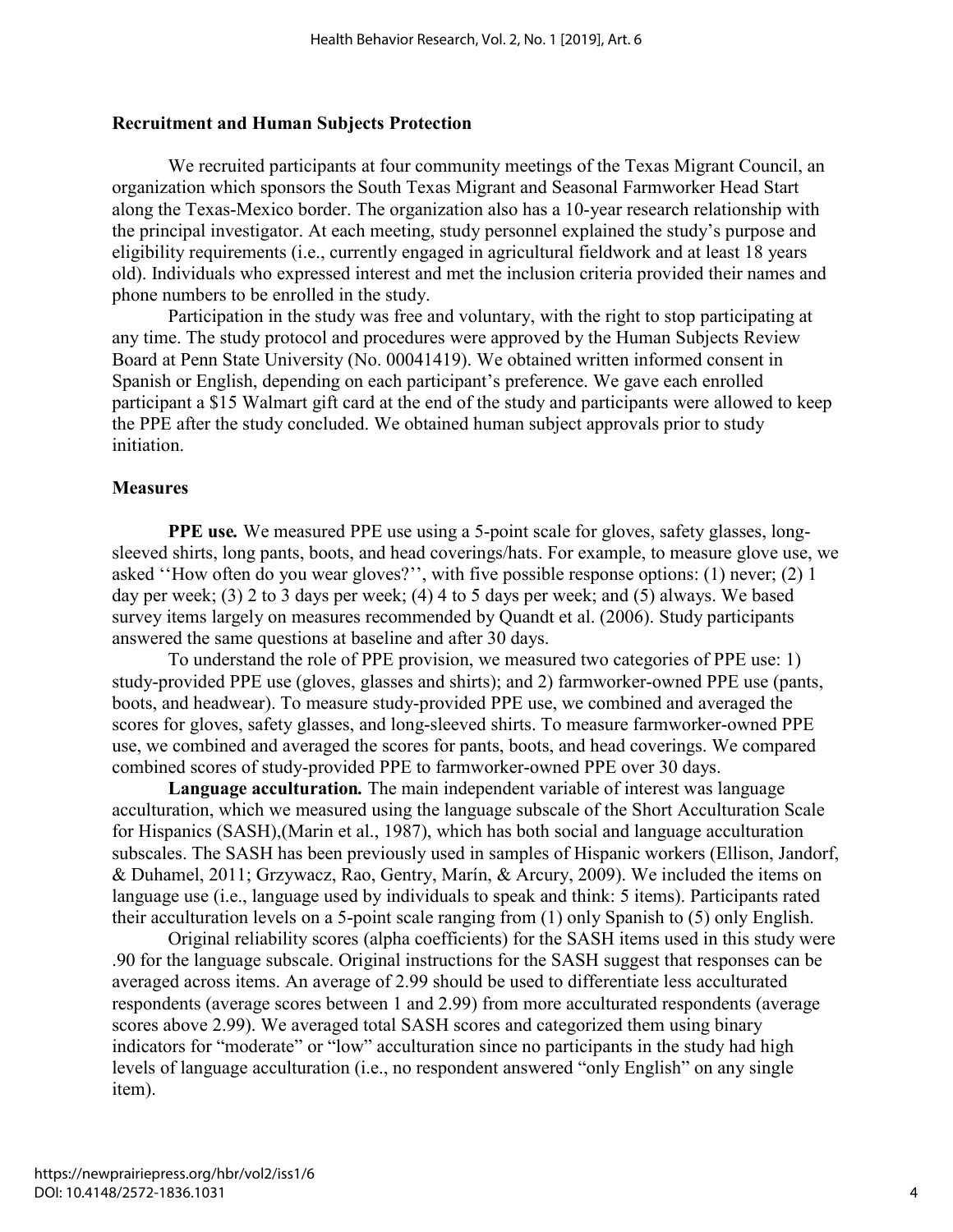**Covariates***.* Control variables included farmworker safety training in the past 5 years (1  $=$  yes), gender (1 = male), a continuous measure of the number of years spent working in agriculture, and an ordinal measure of household income with three possible responses: (1) less than \$10,000; (2) \$10,000 to \$14,999; and (3) \$15,000 to \$24,999. In addition, we assessed age, the number of years working in agriculture, education, and sex/gender.

#### **Analysis**

Randomization of participants to a control group was not acceptable to our community research partner. To address their concern, we used a within-person pre/post-test design over a 30-day period, allowing each worker to serve as his or her own control.

To analyze the data, we stratified descriptive characteristics by language acculturation and performed two-tailed *t*-tests to examine differences between means and tests of proportions to examine significant differences in categorical items. We performed Wilcoxon-Mann-Whitney tests when the number of observations fell below the level necessary to make an assumption of normality. Then, we assessed missing values to determine our next step in the analysis. There were relatively few missing values for the majority of indicators; to address these, we implemented a multiple imputation strategy using the MI command in STATA 12. An examination of mean differences revealed that descriptive findings did not change after imputation. Next, we ran six OLS regression models to assess differences before and after PPE provision, as well as the change in PPE use after provision. We measured the change in PPE use using the following formula: *PPE\_UseChange* = *PPE\_UseBefore\_Provision* – *PPE\_UseAfter\_Provision.* Moreover, we examined whether acculturation played a moderating role in the relationship between PPE provision and training and the relationship between PPE provision and PPE use by examining findings by language acculturation.

#### **Results**

A total of 55 farmworkers were enrolled at baseline, but only 41 completed the entire study. All participants identified as Hispanic or Latino, with the majority of participants identifying as Mexican or Mexican-American; 39 (95%) were born in Mexico and spoke Spanish as their primary language. Other descriptive characteristics of the study population are shown in Table 1. Demographic and work characteristics of the sample did not vary significantly between baseline and follow up.

Table 2 shows descriptive characteristics by level of English language acculturation. When stratified, participants with lower language acculturation showed significant differences in income and use of study-provided PPE before and after provision when compared to individuals with moderate language acculturation. After provision, however, participants with low language acculturation had an average PPE use rating of 4.5 (almost always wearing provided PPE). Participants with moderate language acculturation showed no significant change in the use of gloves, safety glasses, and long-sleeved shirts before and after provision. Among the covariates, only income was significantly associated with differences in PPE use  $(p = .019)$  between low and moderately acculturated workers.

Table 3 displays the regression results for use of both the intervention-provided and farmworker-provided PPE at baseline and follow-up, and the change in PPE use. Low language acculturation is significantly associated  $(p < .01)$  with low use of the provided PPE at baseline before and after controlling for income, gender, and number of years working in agriculture. At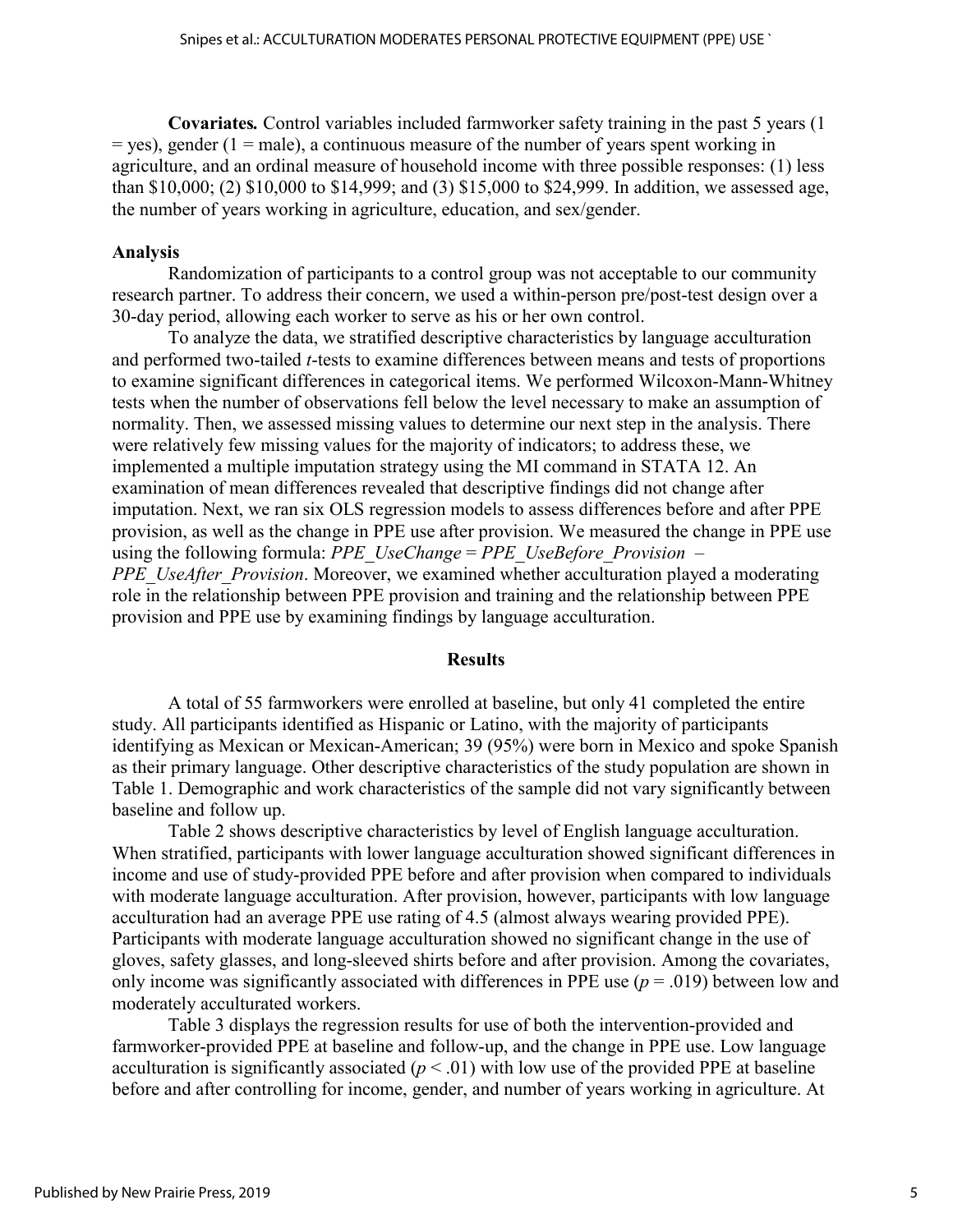follow-up, however, this significant difference is no longer present. The change in PPE use panel reveals that low language acculturation is significantly associated with a 1.12 point increase ( $p <$ .05) in the use of study-provided PPE. This means that after 30 days, survey responses of participants with low English language acculturation levels, on average, increased by 1 point on the five-point Likert scale (e.g., from never to 1 day a week, or from 4 to 5 days a week to always), relative to participants with moderate English language acculturation levels.

# Table 1

# *Demographic and Work Characteristics of the Population*

|                                     |                | <b>Baseline</b> | Follow-up      |                |  |
|-------------------------------------|----------------|-----------------|----------------|----------------|--|
|                                     | n or Mean      | % or SE         | n or Mean      | % or SE        |  |
| Language                            |                |                 |                |                |  |
| Spanish                             | 52             | 95              | 39             | 95             |  |
| English                             | 3              | 5               | $\overline{2}$ | 5              |  |
| <b>Sex</b>                          |                |                 |                |                |  |
| Male                                | 31             | 56              | 23             | 56             |  |
| Female                              | 24             | 44              | 18             | 44             |  |
| <b>Place of Birth</b>               |                |                 |                |                |  |
| Mexico                              | 48             | 87              | 39             | 95             |  |
| <b>United States</b>                | $\overline{7}$ | 13              | $\overline{2}$ | 5              |  |
| Age                                 |                |                 |                |                |  |
| < 20                                | 3              | 5               | 1              | $\overline{c}$ |  |
| $21 - 30$                           | 28             | 51              | 22             | 54             |  |
| $31 - 40$                           | 14             | 26              | 11             | 27             |  |
| $41 +$                              | 8              | 15              | 6              | 15             |  |
| Don't Know/Refused                  | $\overline{2}$ | 3               | 1              | $\overline{2}$ |  |
| <b>Education completed</b>          |                |                 |                |                |  |
| $\leq 8^{\text{th}}$ grade          | 24             | 44              | 17             | 44             |  |
| $9th$ - 11 <sup>th</sup> grade      | 13             | 24              | 10             | 23             |  |
| 12 <sup>th</sup> grade or GED       | 12             | 22              | 10             | 23             |  |
| Some college baccalaureate          | 3              | $\,6$           | $\overline{c}$ | 5              |  |
| Don't Know                          | 3              | $\overline{4}$  | $\overline{2}$ | 5              |  |
| <b>Annual Income</b>                |                |                 |                |                |  |
| $<$ \$10,000                        | 28             | 51              | 21             | 51             |  |
| $$10,000 - $14,999$                 | 10             | 18              | 8              | 20             |  |
| \$15,000 - \$24,999                 | 5              | 9               | 3              | $\overline{7}$ |  |
| Don't know                          | 12             | 22              | 9              | 22             |  |
| <b>Employer-Provided Training</b>   |                |                 |                |                |  |
| Yes                                 | 22             | 40              | 19             | 47             |  |
| <b>No</b>                           | 26             | 47              | 21             | 51             |  |
| Don't Know                          | $\overline{7}$ | 13              | 1              | $\overline{2}$ |  |
| <b>Years Working in Agriculture</b> | 11.4           | 1.66            | 10.15          | 1.08           |  |

# **Discussion**

The intervention increased the use of PPE among Hispanic farmworkers. Workers with lower levels of English language acculturation increased their use of PPE more than workers with moderate levels of English language acculturation. These results suggest that farmworkers with lower levels of English language acculturation at baseline benefited most from the provision of PPE because their use of provided PPE improved significantly, reaching levels similar to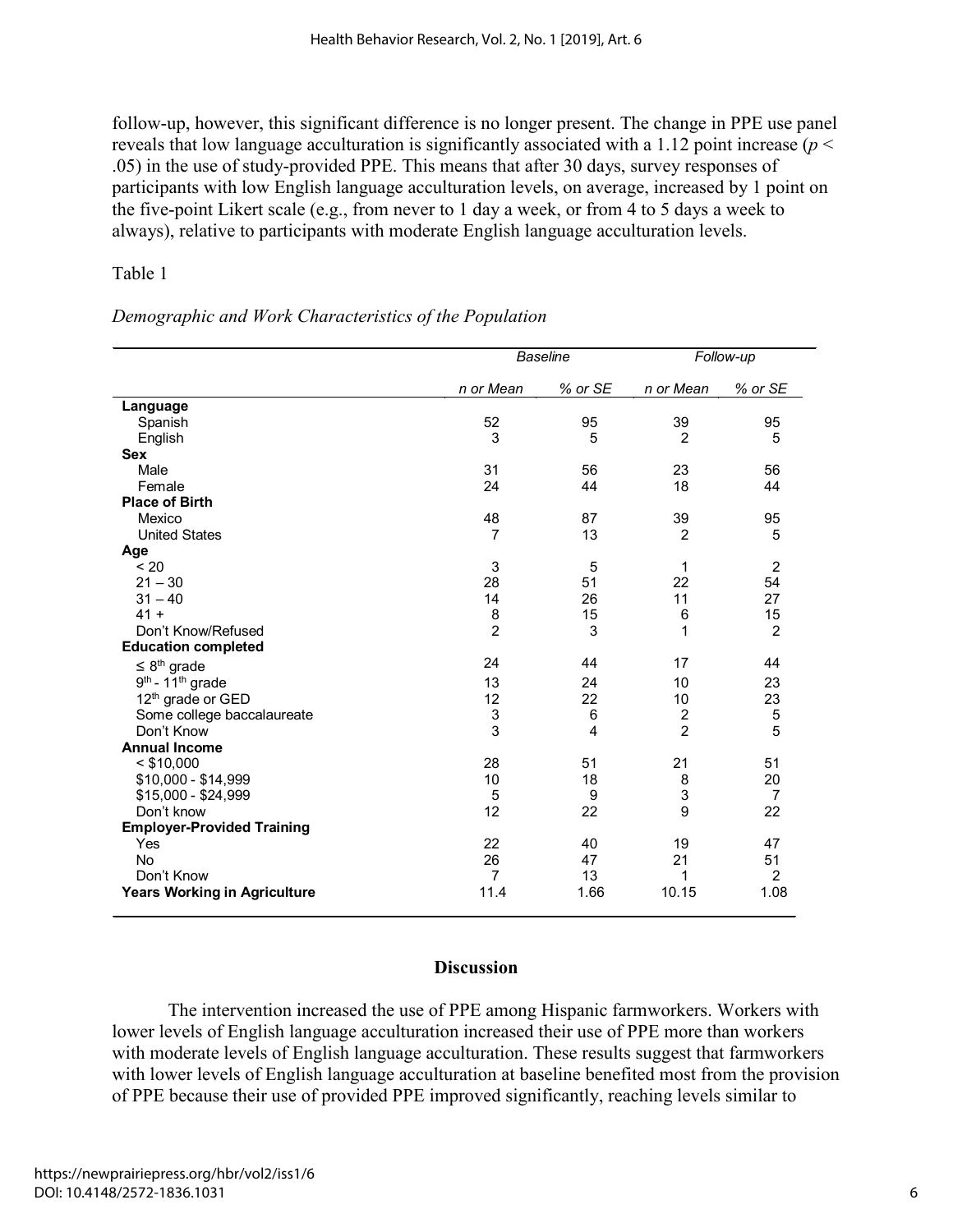workers with higher levels of English language acculturation. Specifically, farmworkers with low levels of English language acculturation may increase their use of PPE and protection from pesticide exposure when PPE is provided, thereby improving safety and health.

Other studies have demonstrated a significant change in PPE use before and after protective glasses were provided [\(Forst et al., 2004;](#page-12-8) [Snipes et al., 2015\)](#page-13-10). Although PPE provision is a strong interventional component in promoting adherence to occupational safety practices, the results of this investigation suggest that providing PPE to workers with low levels of English

# Table 2

| Variable                          | $\boldsymbol{N}$ | Language Acculturation<br>Mean (SE) or $N$ (%) |                |       |  |
|-----------------------------------|------------------|------------------------------------------------|----------------|-------|--|
|                                   |                  | Low                                            | Moderate       | p     |  |
| <b>Provided PPE</b>               |                  |                                                |                |       |  |
| <b>Baseline</b>                   | 50               | 3.16(0.20)                                     | 4.29 (.19)     | 0.000 |  |
| Follow-up                         | 38               | 4.52(.12)                                      | 4.17(0.18)     | 0.107 |  |
| Δ                                 | 36               | 1.14(0.28)                                     | .07(.21)       | 0.008 |  |
| <b>Worker-provided PPE</b>        |                  |                                                |                |       |  |
| <b>Baseline</b>                   | 47               | 4.51(.17)                                      | 4.35(.12)      | 0.532 |  |
| Follow-up                         | 38               | 4.32(.11)                                      | 4.33(.19)      | 0.947 |  |
| Δ                                 | 35               | $-0.05(0.20)$                                  | $-23(0.17)$    | 0.520 |  |
| <b>Employer-Provided Training</b> |                  |                                                |                |       |  |
| Yes                               | 26               | 10 (38.46)                                     | 16 (61.54)     | 0.261 |  |
| <b>No</b>                         | 20               | 13 (65.00)                                     | 7(35.00)       | 0.210 |  |
| Covariates                        |                  |                                                |                |       |  |
| Income                            | 41               | 1.23(12)                                       | $1.75$ $(.18)$ | 0.019 |  |
| Education                         | 50               | $2.43$ $(.18)$                                 | $3.25$ $(.22)$ | 0.005 |  |
| Years working in agriculture      | 49               | 11.31(1.44)                                    | 9.54(1.70)     | 0.426 |  |
| Age                               | 49               | 31.19 (1.29)                                   | 32.57 (2.28)   | 0.592 |  |
| <b>Sex</b>                        |                  |                                                |                |       |  |
| Male                              | 22               | 9(40.91)                                       | 13 (59.09)     | 0.412 |  |
| Female                            | 30               | 15 (50.00)                                     | 15 (50.00)     | 1.000 |  |

*Descriptive Characteristics by Level of English Language Acculturation* 

language acculturation may increase their use of PPE more than moderately acculturated workers. This finding provides strong evidence of the importance of links between social factors and health. First, linguistic barriers such as limited English language use have been shown to reduce comprehension of occupational safety practices, including the importance of PPE use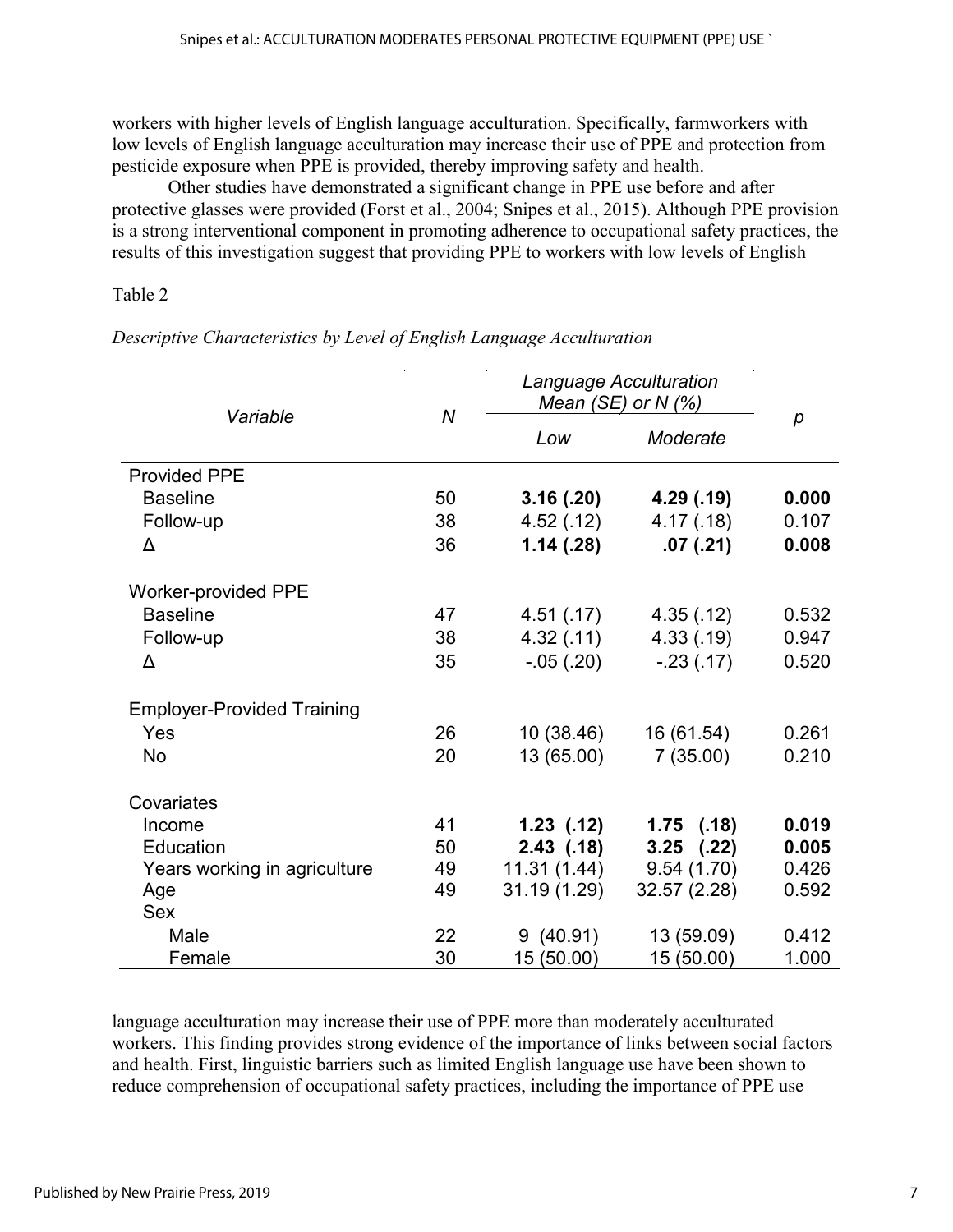# Table 3

# *Association Between Language Acculturation, PPE Provision and PPE Use in ¡Protejase! Intervention*

| <b>PPE Use at Baseline</b>   |                              |         |                    |         |                     |                     |                               |         |           |         |           |         |
|------------------------------|------------------------------|---------|--------------------|---------|---------------------|---------------------|-------------------------------|---------|-----------|---------|-----------|---------|
| Variable                     | Provisioned PPE <sup>†</sup> |         |                    |         | Non-Provisioned PPE |                     |                               |         |           |         |           |         |
|                              | Model 1                      |         | Model 3<br>Model 2 |         | Model 1             |                     | $\overline{\mathsf{Model}}$ 2 |         | Model 3   |         |           |         |
| Employer-provided training   | 0.86'                        | (.32)   | $0.66*$            | (.30)   | 0.45                | (0.33)              | 0.00                          | (.25)   | $-0.02$   | (.26)   | $-0.31$   | (.27)   |
| Low language acculturation   |                              |         | $-0.98***$         | (.28)   | $-0.95"$            | (.33)               |                               |         | $-0.13$   | (.25)   | $-0.00$   | (.29)   |
| Years working in agriculture |                              |         |                    |         | $-0.01$             | (.02)               |                               |         |           |         | $-0.01$   | (.02)   |
| Income                       |                              |         |                    |         | 0.25                | (.21)               |                               |         |           |         | 0.18      | (.20)   |
| Sex                          |                              |         |                    |         | 0.02                | (.29)               |                               |         |           |         | 0.21      | (.25)   |
| Age                          |                              |         |                    |         | 0.02                | (.02)               |                               |         |           |         | $0.03*$   | (.01)   |
| Education                    |                              |         |                    |         | $-0.11$             | (.14)               |                               |         |           |         | $-0.02$   | (.13)   |
| Constant                     | $3.16***$                    | (.22)   | $3.81***$          | (.28)   | $3.41***$           | (.86)               | $4.35***$                     | (.19)   | $4.43***$ | (.25)   | $3.18***$ | (.77)   |
| <b>PPE Use at Follow-Up</b>  |                              |         |                    |         |                     |                     |                               |         |           |         |           |         |
| Variable                     | Provisioned PPE <sup>+</sup> |         |                    |         | Non-Provisioned PPE |                     |                               |         |           |         |           |         |
|                              | Model 1<br>Model 2           |         |                    |         | Model 3             |                     | Model 1                       |         | Model 2   | Model 3 |           |         |
| Employer-provided training   | 0.01                         | (.25)   | 0.06               | (.25)   | 0.26                | (26)                | 0.37                          | (0.31)  | 0.34      | (0.33)  | 0.33      | (0.34)  |
| Low language acculturation   |                              |         | 0.26               | (.27)   | 0.38                | (.33)               |                               |         | $-0.13$   | (.33)   | $-0.26$   | (.42)   |
| Years working in agriculture |                              |         |                    |         | $-0.01$             | (.02)               |                               |         |           |         | 0.01      | (.03)   |
| Income                       |                              |         |                    |         | 0.12                | (.19)               |                               |         |           |         | 0.15      | (.24)   |
| Sex                          |                              |         |                    |         | 0.25                | (.27)               |                               |         |           |         | $-0.41$   | (.37)   |
| Age                          |                              |         |                    |         | $-0.03$             | (.02)               |                               |         |           |         | $-0.01$   | (.02)   |
| Education                    |                              |         |                    |         | $-0.02$             | (.15)               |                               |         |           |         | $-0.25$   | (.20)   |
| Constant                     | $4.36***$                    | (.20)   | $4.18***$          | (.28)   | 4.82***             | (.87)               | $4.13***$                     | (.26)   | $4.21***$ | (.36)   | $5.15***$ | (1.18)  |
| $\Delta$ in PPE Use          |                              |         |                    |         |                     |                     |                               |         |           |         |           |         |
| Variable                     | Provisioned PPE <sup>+</sup> |         |                    |         |                     | Non-Provisioned PPE |                               |         |           |         |           |         |
|                              |                              | Model 1 |                    | Model 2 |                     | Model 3             |                               | Model 1 |           | Model 2 |           | Model 3 |
| Employer-provided training   | $-0.55$                      | (.45)   | $-0.41$            | (.44)   | 0.07                | (.45)               | 0.42                          | (.28)   | 0.45      | (.26)   | 0.64      | (.29)   |
| Low language acculturation   |                              |         | $1.02^*$           | (.42)   | $1.03*$             | (.43)               |                               |         | 0.26      | (.28)   | $-0.04$   | (.02)   |
| Years working in agriculture |                              |         |                    |         | $-0.01$             | (.03)               |                               |         |           |         | 0.01      | (.02)   |
| Income                       |                              |         |                    |         | $-0.22$             | (.27)               |                               |         |           |         | $-0.03$   | (.25)   |
| Sex                          |                              |         |                    |         | 0.37                | (.39)               |                               |         |           |         | $-0.29$   | (.29)   |
| Age                          |                              |         |                    |         | $-0.06*$            | (.02)               |                               |         |           |         | $-0.03$   | (.02)   |
| Education                    |                              |         |                    |         | 0.11                | (.22)               |                               |         |           |         | $-0.23$   | (.16)   |
| Constant                     | $1.08$ **                    | (.32)   | .41                | (.43)   | 1.82                | (.90)               | $-0.37$                       | (.21)   | $-0.55$   | (.28)   | 1.31      | (.89)   |

*Note.* All values are means with standard errors in parentheses; \**p* ≤ .05; \**p* ≤ .01; \*\**p* ≤ .001; <sup>†</sup>Provisioned PPE at baseline reflects pre-intervention usage (before provision)

https://newprairiepress.org/hbr/vol2/iss1/6 DOI: 10.4148/2572-1836.1031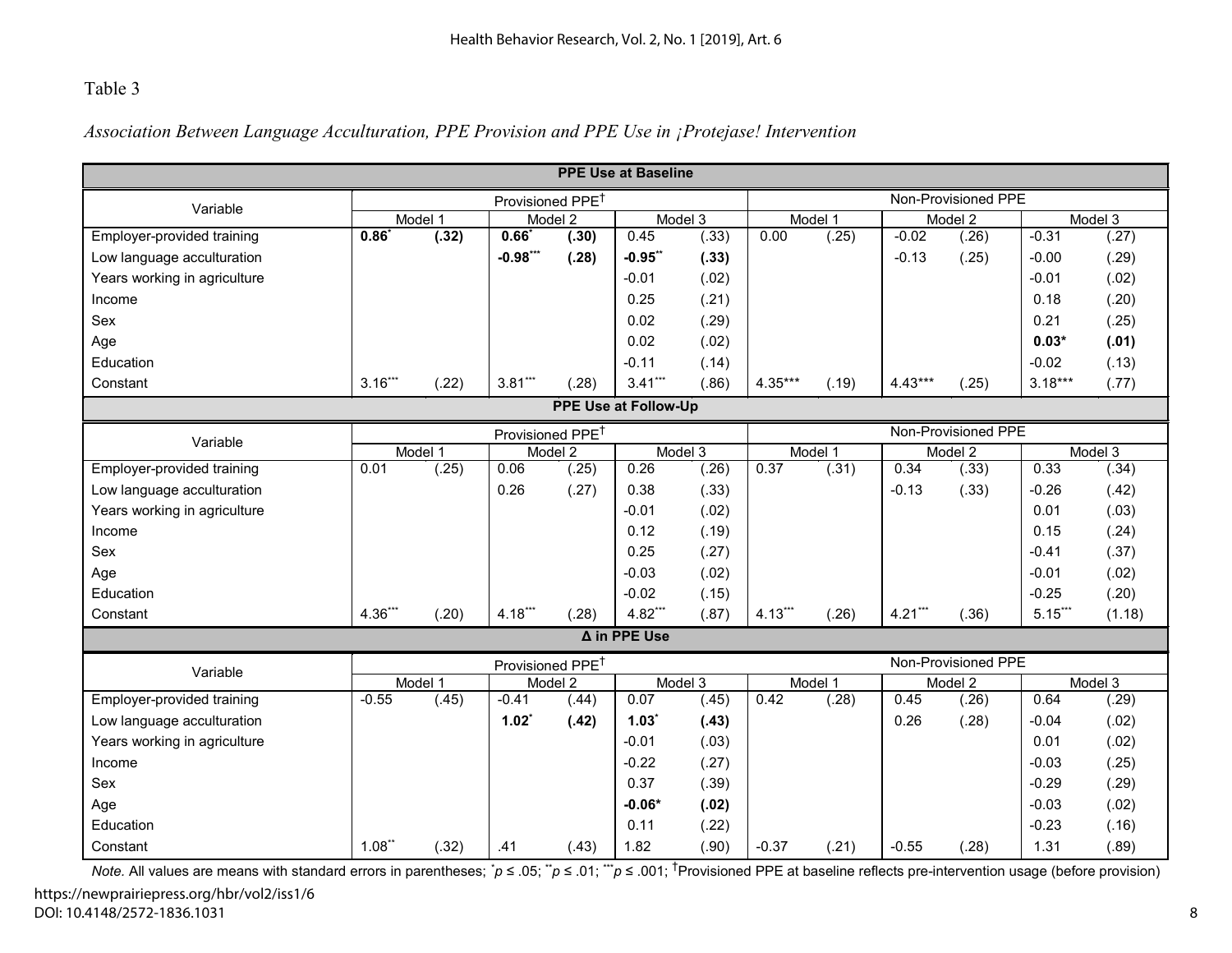(Arcury, Estrada, & Quandt, 2010; Arcury, Quandt, Austin, Preisser, & Cabrera, 1999; Arcury, Quandt, Rao, & Russell, 2001). PPE provision may overcome linguistic barriers and ultimately help workers with lower levels of English proficiency increase their use of protection. Some workers with limited English language acculturation may remain vulnerable since they are the least likely to receive PPE from their employers or to understand safety training when it is provided.

#### **Conclusion**

Hispanic workers who have low levels of English language acculturation may be most affected by the lack of PPE provision. Most evidence on PPE compliance and use in agricultural settings relates to Hispanic populations, but an understanding of the extent to which language acculturation plays a role in PPE use was not well understood [\(Forst et al., 2004\)](#page-12-8). Our findings suggest that PPE provision increases the likelihood that farmworkers will use it. Furthermore, providing PPE may increase its use among farmworkers with limited English language use. The strengths of these findings are not without limitations. Our sample size is small, warranting replication of this study using a larger sample. Moreover, our measures of acculturation were limited to language acculturation only. An understanding of how social acculturation relates to pesticide safety behaviors could be important in further understanding links between social factors and the health of farmworkers. Finally, we rely on self-reported behaviors and are not able to confirm the use of PPE use with observational data. These limitations notwithstanding, this research provides valuable insight regarding the role of provision of PPE, and demonstrates that the intersections of provision and language acculturation among Hispanic workers are key factors to increase safety and protection.

#### **Acknowledgements**

The authors are indebted to the farmworkers who participated in this study. We also acknowledge the significant assistance of key staff persons and executive officers at the Teaching and Mentoring Communities Migrant and Seasonal Head Start Center. We especially thank Monica Gonzales for her help recruiting participants. The study protocol and procedures were approved by the Human Subjects Review Board at Penn State University (No. 00041419). This publication was supported by the Penn State Hershey Cancer Institute, the Social Science Research Institute, and in part, by Grants UL1 TR000127 and KL2 TR000126 from the National Center for Advancing Translational Sciences (NCATS) Clinical and Translational Science Institute.

#### **References**

- Alavanja, M. C. R., & Bonner, M. R. (2012). Occupational pesticide exposures and cancer risk: A review. *Journal of Toxicology and Environmental Health, Part B: Critical Reviews, 15*(4), 238-263.<https://doi.org/10.1080/10937404.2012.632358>
- Alavanja, M. C. R., Hoppin, J. A., & Kamel, F. (2004). Health effects of chronic pesticide exposure: Cancer and neurotoxicity. *Annual Review of Public Health, 25*, 155-197. <https://doi.org/10.1146/annurev.publhealth.25.101802.123020>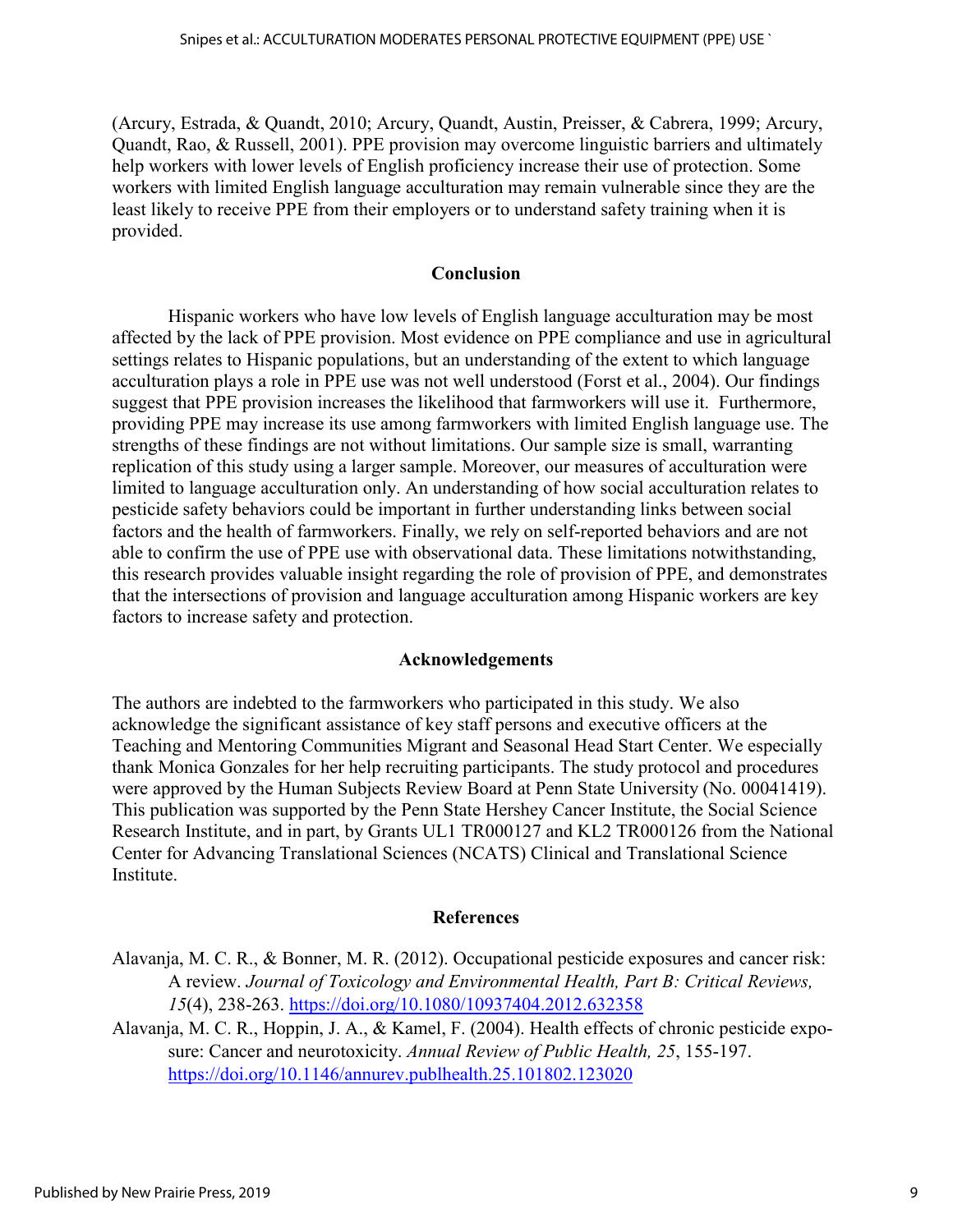- Arcury, T. A., Estrada, J. M., & Quandt, S. A. (2010). Overcoming language and literacy barriers in safety and health training of agricultural workers. *Journal of Agromedicine, 15*(3), 236-248.<https://doi.org/10.1080/1059924x.2010.486958>
- <span id="page-11-6"></span>Arcury, T. A., Marín, A., Snively, B. M., Hernández-Pelletier, M., & Quandt, S. A. (2009). Reducing farmworker residential pesticide exposure: Evaluation of a lay health advisor intervention. *Health Promotion Practice, 10*(3), 447-455. <https://doi.org/10.1177/1524839907301409>
- Arcury, T. A., Quandt, S. A., Austin, C. K., Preisser, J., & Cabrera, L. F. (1999). Implementation of EPA's Worker Protection Standard training for agricultural laborers: An evaluation using North Carolina data. *Public Health Reports, 114*(5), 459-468.
- <span id="page-11-5"></span>Arcury, T. A., Quandt, S. A., Cravey, A. J., Elmore, R. C., & Russell, G. B. (2001). Farmworker reports of pesticide safety and sanitation in the work environment. *American Journal of Industrial Medicine, 39*(5), 487-498.<https://doi.org/10.1002/ajim.1042>
- Arcury, T. A., Quandt, S. A., Rao, P., & Russell, G. B. (2001). Pesticide use and safety training in Mexico: The experience of farmworkers employed in North Carolina. *Human Organization, 60*(1), 56-66.<https://doi.org/10.17730/humo.60.1.6pxljkubwv0w6uaw>
- <span id="page-11-3"></span>Bradman, A., Salvatore, A. L., Boeniger, M., Castorina, R., Snyder, J., Barr, D. B., . . . Eskenazi, B. (2009). Community-based intervention to reduce pesticide exposure to farmworkers and potential take-home exposure to their families. *Journal of Exposure Science & Environmental Epidemiology, 19*(1), 79-89.<https://doi.org/10.1038/jes.2008.18>
- <span id="page-11-7"></span>Carroll, D. J., Samardick, R. M., Bernard, S., Gabbard, S., & Hernandez, T. (2005). *Findings from the National Agricultural Workers Survey (NAWS) 2001 - 2002.A Demographic and Employment Profile of United States Farm Workers.* (Research Report No. 9.). Washington, DC: Department of Labor.
- <span id="page-11-0"></span>Coronado, G. D., Holte, S., Vigoren, E., Griffith, W. C., Barr, D. B., Faustman, E., & Thompson, B. (2011). Organophosphate pesticide exposure and residential proximity to nearby fields: Evidence for the drift pathway. *Journal of Occupational and Environmental Medicine, 53*(8), 884-891.<https://doi.org/10.1097/JOM.0b013e318222f03a>
- <span id="page-11-1"></span>Damalas, C. A., & Eleftherohorinos, I. G. (2011). Pesticide exposure, safety issues, and risk assessment indicators. *International Journal of Environmental Research and Public Health, 8*(5), 1402-1419.<https://doi.org/10.3390/ijerph8051402>
- <span id="page-11-9"></span>Ellison, J., Jandorf, L., & Duhamel, K. (2011). Assessment of the Short Acculturation Scale for Hispanics (SASH) among low-income, immigrant Hispanics. *Journal of Cancer Education, 26*(3), 478-483.<http://doi.org/10.1007/s13187-011-0233-z>
- <span id="page-11-8"></span>Farquhar, S., Shadbeh, N., Samples, J., Ventura, S., & Goff, N. (2008). Occupational conditions and well-being of indigenous farmworkers. *American Journal of Public Health, 98*(11), 1956-1959.<https://doi.org/10.2105/AJPH.2007.124271>
- <span id="page-11-4"></span><span id="page-11-2"></span>Fenske, R. A., Blacker, A. M., Hamburger, S. J., & Simon, G. S. (1990). Worker exposure and protective clothing performance during manual seed treatment with lindane. *Archives of Environmental Contamination and Toxicology, 19*(2), 190-196. <https://doi.org/10.1007/BF01056086>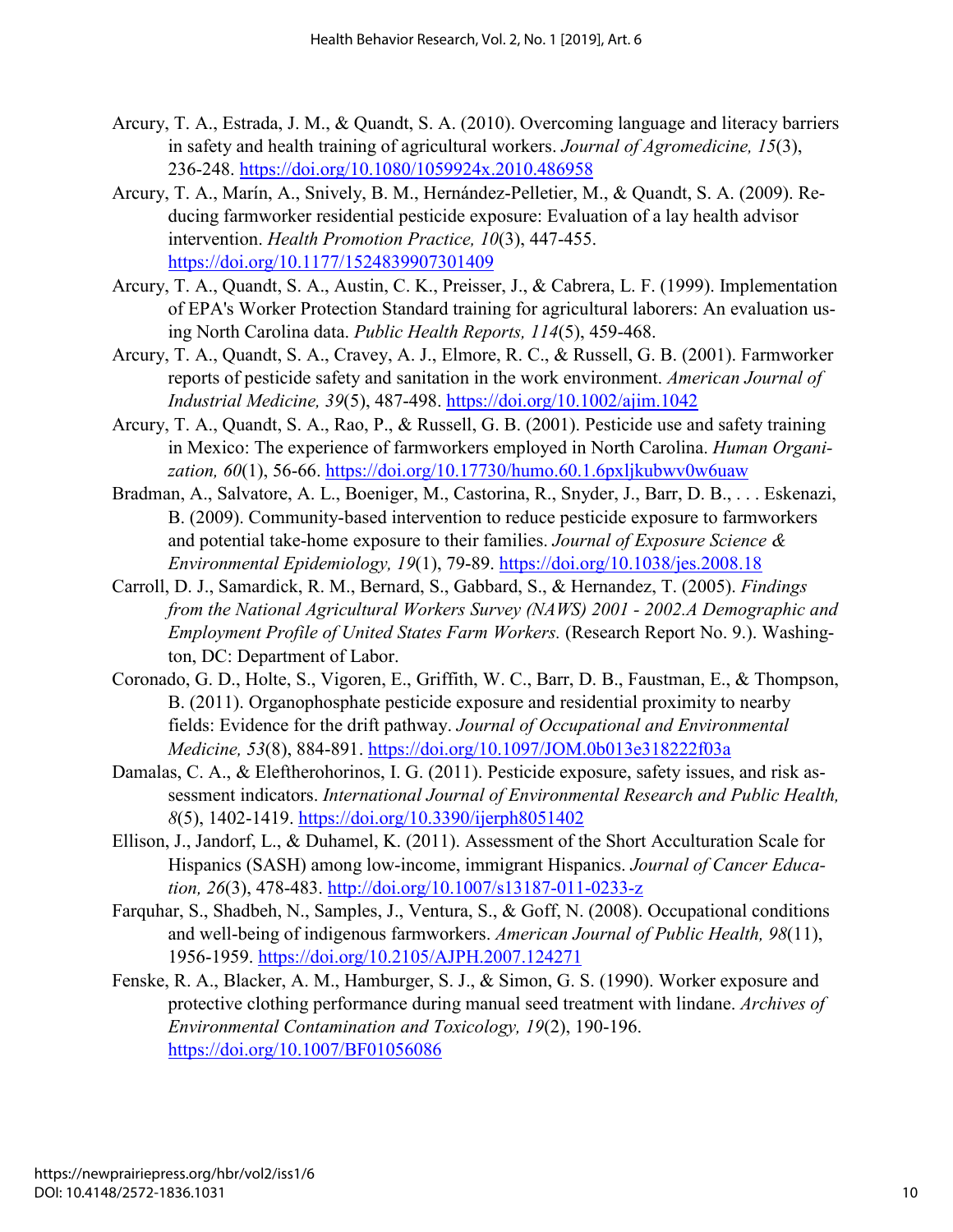- Fenske, R. A., Lu, C., Negrete, M., & Galvin, K. (2013). Breaking the take home pesticide exposure pathway for agricultural families: Workplace predictors of residential contamination. *American Journal of Industrial Medicine, 56*(9), 1063-1071. <https://doi.org/10.1002/ajim.22225>
- <span id="page-12-8"></span>Forst, L., Lacey, S., Chen, H. Y., Jimenez, R., Bauer, S., Skinner, S., . . . Conroy, L. (2004). Effectiveness of community health workers for promoting use of safety eyewear by Latino farm workers. *American Journal of Industrial Medicine, 46*(6), 607-613. <https://doi.org/10.1002/ajim.20103>
- <span id="page-12-5"></span>Furlong, M., Tanner, C. M., Goldman, S. M., Bhudhikanok, G. S., Blair, A., Chade, A., . . . Kamel, F. (2015). Protective glove use and hygiene habits modify the associations of specific pesticides with Parkinson's disease. *Environment International, 75*, 144-150. <https://doi.org/10.1016/j.envint.2014.11.002>
- <span id="page-12-7"></span>Grzywacz, J. G., Rao, P., Gentry, A., Marín, A., & Arcury, T. A. (2009). Acculturation and conflict in Mexican immigrants' intimate partnerships: The role of women's labor force participation. *Violence Against Women, 15*(10), 1194-1212. <https://doi.org/10.1177/1077801209345144>
- <span id="page-12-4"></span>Hernández-Valero, M. A., Bondy, M. L., Spitz, M. R., & Zahm, S. H. (2001). Evaluation of Mexican American migrant farmworker work practices and organochlorine pesticide metabolites. *American Journal of Industrial Medicine, 40*(5), 554-560. <https://doi.org/10.1002/ajim.10008>
- <span id="page-12-1"></span>Hoppin, J. A., Long, S., Umbach, D. M., Lubin, J. H., Starks, S. E., Gerr, F., . . . Sandler, D. P. (2012). Lifetime organophosphorous insecticide use among private pesticide applicators in the Agricultural Health Study. *Journal of Exposure Science & Environmental Epidemiology, 22*(6), 584-592.<https://doi.org/10.1038/jes.2012.79>
- <span id="page-12-2"></span>Hoppin, J. A., Umbach, D. M., Long, S., Rinsky, J. L., Henneberger, P. K., Salo, P. M., ... Sandler, D. P. (2014). Respiratory disease in United States farmers. *Occupational & Environmental Medicine, 71*(7), 484-491.<https://doi.org/10.1136/oemed-2013-101983>
- <span id="page-12-3"></span>Hoppin, J. A., Valcin, M., Henneberger, P. K., Kullman, G. J., Umbach, D. M., London, S. J., . . . Sandler, D. P. (2007). Pesticide use and chronic bronchitis among farmers in the Agricultural Health Study. *American Journal of Industrial Medicine, 50*(12), 969-979. <https://doi.org/10.1002/ajim.20523>
- <span id="page-12-0"></span>Lesmes-Fabian, C. (2015). Correction: Dermal exposure assessment to pesticides in farming systems in developing countries: Comparison of models. *International Journal of Environmental Research and Public Health, 12*(8), 9264. <https://doi.org/10.3390/ijerph120809264>
- Levesque, D. L., Arif, A. A., & Shen, J. (2012). Effectiveness of pesticide safety training and knowledge about pesticide exposure among Hispanic farmworkers. *Journal of Occupational and Environmental Medicine, 54*, 1550-1556. <https://doi.org/10.1097/JOM.0b013e3182677d96>
- <span id="page-12-6"></span>Marin, G., Sabogal, F., Marin, B. V., Otero-Sabogal, R., & Perez-Stable, E. J. (1987). Development of a Short Acculturation Scale for Hispanics. *Hispanic Journal of Behavioral Sciences, 9*, 183-205.<https://doi.org/10.1177/07399863870092005>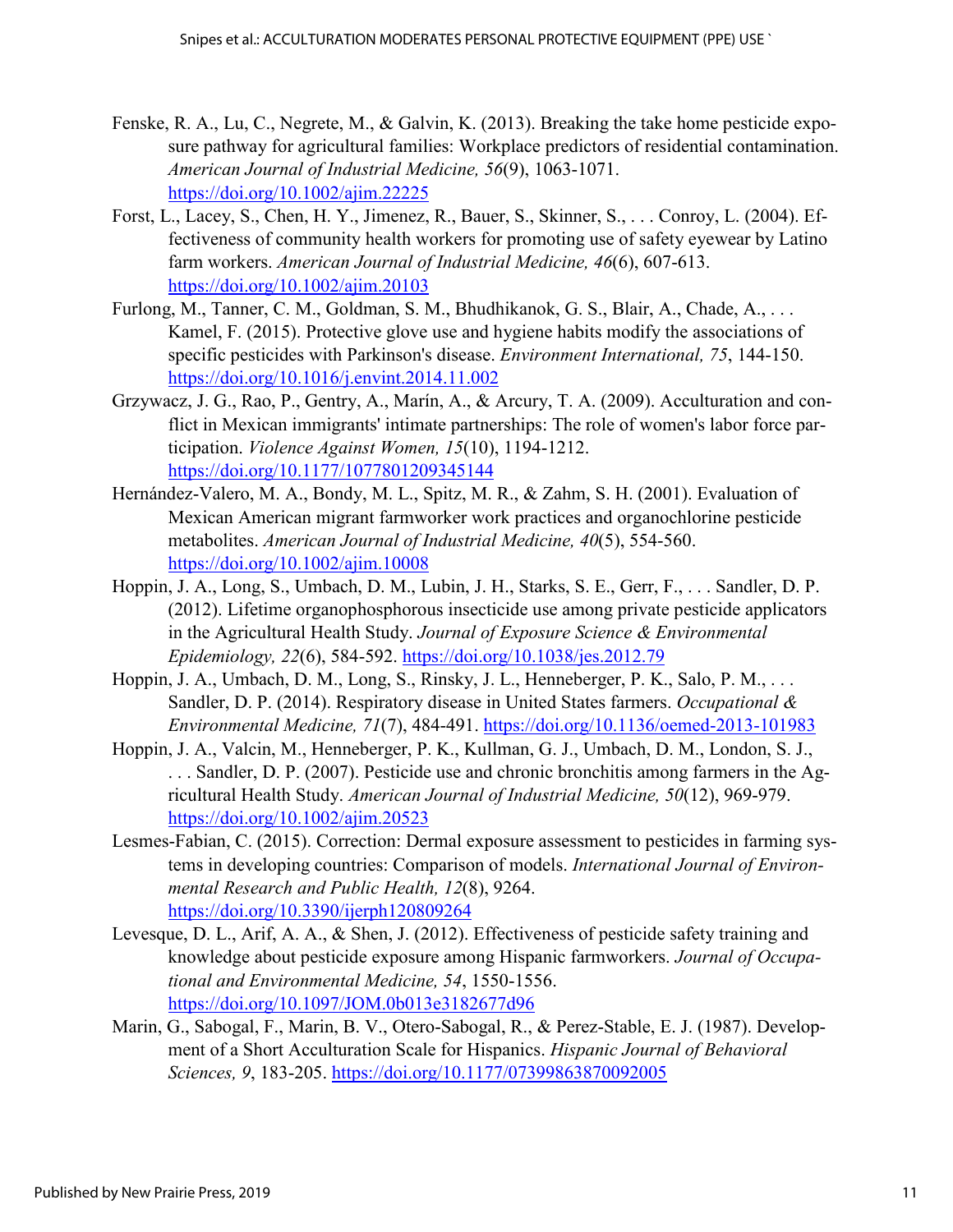- <span id="page-13-1"></span>Montgomery, M. P., Kamel, F., Saldana, T. M., Alavanja, M. C., & Sandler, D. P. (2008). Incident diabetes and pesticide exposure among licensed pesticide applicators: Agricultural Health Study, 1993-2003. *American Journal of Epidemiology, 167*(10), 1235-1246. <https://doi.org/10.1093/aje/kwn028>
- <span id="page-13-2"></span>Paul, K. C., Chuang, Y., Cockburn, M., Bronstein, J. M., Horvath, S., & Ritz, B. (2018). Organophosphate pesticide exposure and differential genome-wide DNA methylation. *Science of the Total Environment, 645*, 1135-1143. <https://doi.org/10.1016/j.scitotenv.2018.07.143>
- <span id="page-13-8"></span>Quandt, S. A., Elmore, R. C., Arcury, T. A., & Norton, D. (2001). Eye symptoms and use of eye protection among seasonal and migrant farmworkers. *Southern Medical Journal, 94*(6), 603-607.
- <span id="page-13-3"></span>Quandt, S. A., Hernández-Valero, M. A., Grzywacz, J. G., Hovey, J. D., Gonzales, M., & Arcury, T. A. (2006). Workplace, household, and personal predictors of pesticide exposure for farmworkers. *Environmental health perspectives, 114*(6), 943-952.
- <span id="page-13-7"></span>Quiller, G., Krenz, J., Ebi, K., Hess, J. J., Fenske, R. A., Sampson, P. D., . . . Spector, J. T. (2017). Heat exposure and productivity in orchards: Implications for climate change research. *Archives of Environmental & Occupational Health, 72*(6), 313-316. <https://doi.org/10.1080/19338244.2017.1288077>
- <span id="page-13-4"></span>Salvatore, A. L., Bradman, A., Castorina, R., Camacho, J., López, J., Barr, D. B., . . . Eskenazi, B. (2008). Occupational behaviors and farmworkers' pesticide exposure: Findings from a study in Monterey County, California. *American Journal of Industrial Medicine, 51*(10), 782-794.<https://doi.org/10.1002/ajim.20622>
- <span id="page-13-5"></span>Salvatore, A. L., Chevrier, J., Bradman, A., Camacho, J., López, J., Kavanagh-Baird, G., . . . Eskenazi, B. (2009). A community-based participatory worksite intervention to reduce pesticide exposures to farmworkers and their families. *American Journal of Public Health, 99*(Suppl 3), S578-581.<https://doi.org/10.2105/AJPH.2008.149146>
- <span id="page-13-0"></span>Saw, L., Shumway, J., & Ruckart, P. (2011). Surveillance data on pesticide and agricultural chemical releases and associated public health consequences in selected US states, 2003- 2007. *Journal of Medical Toxicology, 7*(2), 164-171. [https://doi.org/10.1007/s13181-011-](https://doi.org/10.1007/s13181-011-0152-8) [0152-8](https://doi.org/10.1007/s13181-011-0152-8)
- <span id="page-13-9"></span>Snipes, S. A., Montiel-Ishino, F. A., Smyth, J. M., Murphy, D. J., Miranda, P. Y., & Davis, L. A. (2016). User Perceptions of Protejase: An Intervention Designed to Increase Protective Equipment Use Among Mexican Immigrant and Mexican American Farmworkers. *JMIR Mhealth Uhealth, 4*(2), e28.<https://doi.org/10.2196/mhealth.4455>
- <span id="page-13-10"></span>Snipes, S. A., Smyth, J. M., Murphy, D., Miranda, P. Y., & Ishino, F. A. (2015). Provision increases reported PPE use for Mexican immigrant farmworkers: An mHealth pilot study. *Journal of Occupational and Environmental Medicine, 57*(12), 1343-1346. https://doi.org/10.1097/JOM.00000000000000563
- <span id="page-13-6"></span>Snipes, S. A., Thompson, B., O'Connor, K., Shell-Duncan, B., King, D., Herrera, A. P., & Navarro, B. (2009). "Pesticides protect the fruit, but not the people": Using communitybased ethnography to understand farmworker pesticide-exposure risks. *American Journal of Public Health, 99*(Suppl 3), S616-621.<https://doi.org/10.2105/AJPH.2008.148973>